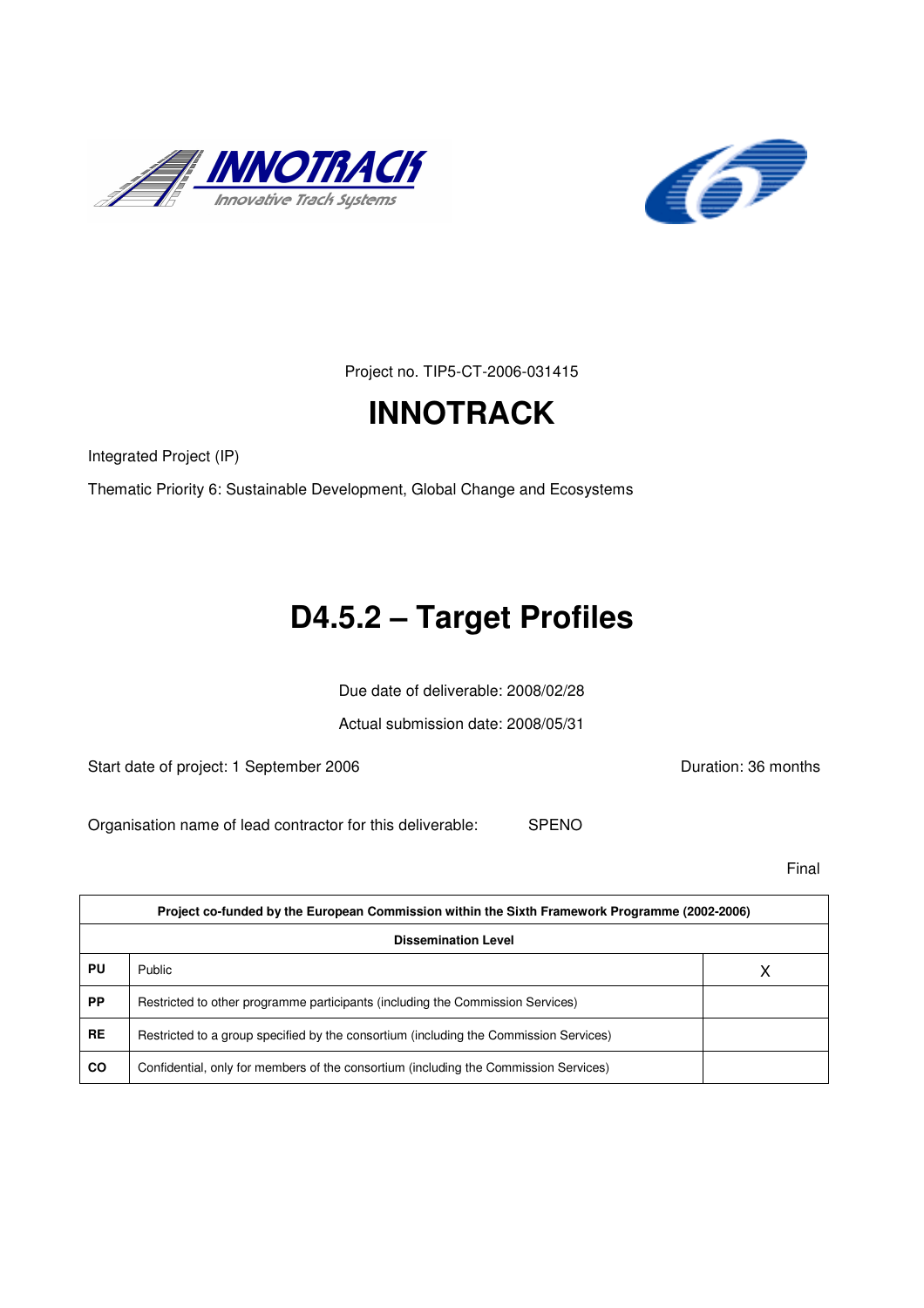# **Table of Contents**

| 2. |  |  |
|----|--|--|
| 3. |  |  |
|    |  |  |
|    |  |  |
|    |  |  |
|    |  |  |
|    |  |  |
|    |  |  |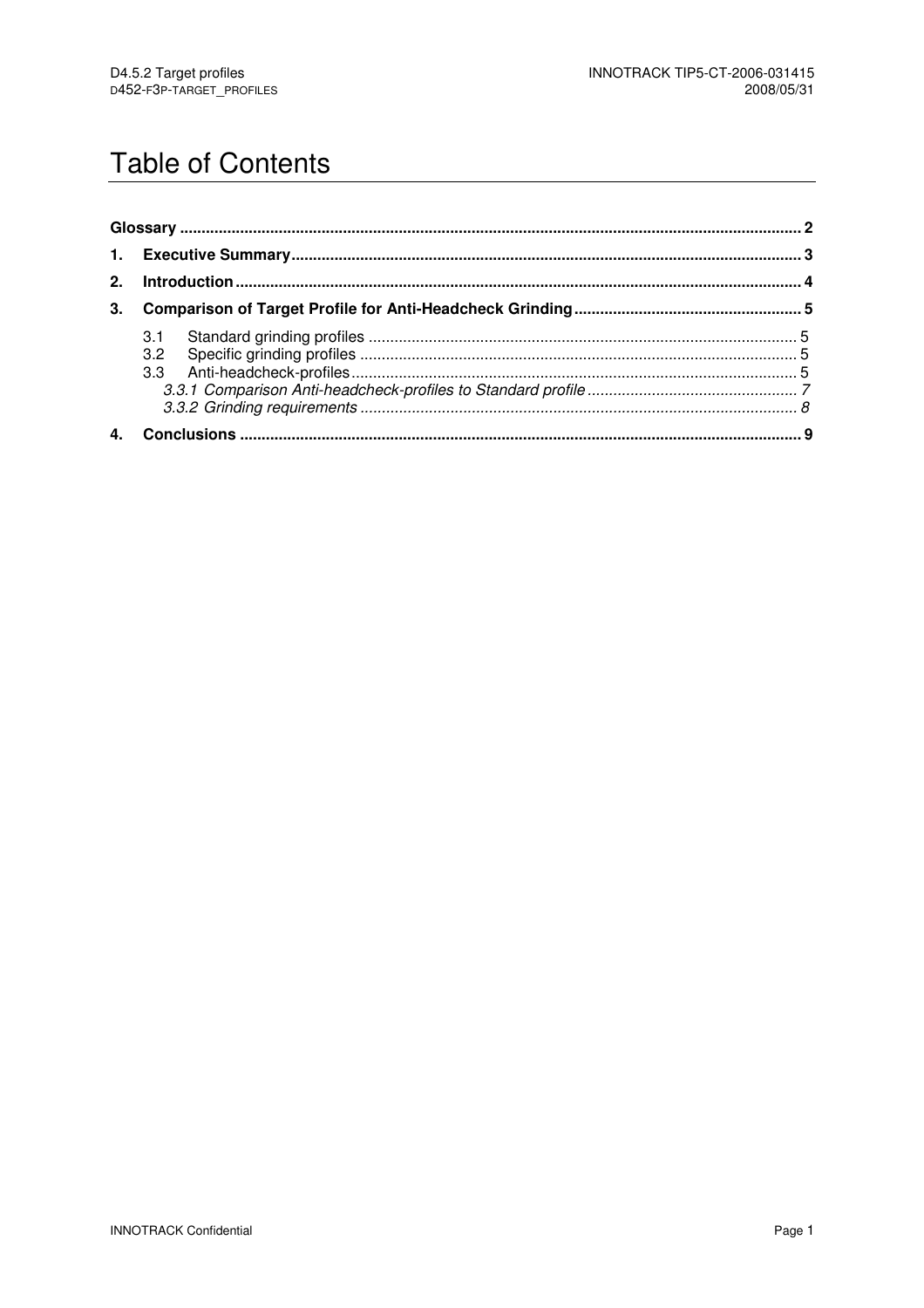## **Glossary**

| Abbreviation/acronym | <b>Description</b>           |
|----------------------|------------------------------|
| <b>AHC</b>           | Anti Head Check              |
| <b>AHCC</b>          | Anti Head Check Corrective   |
| <b>AHCP</b>          | Anti Head Check Preventative |
| HC                   | <b>Head Check</b>            |
| <b>HR</b>            | High Rail                    |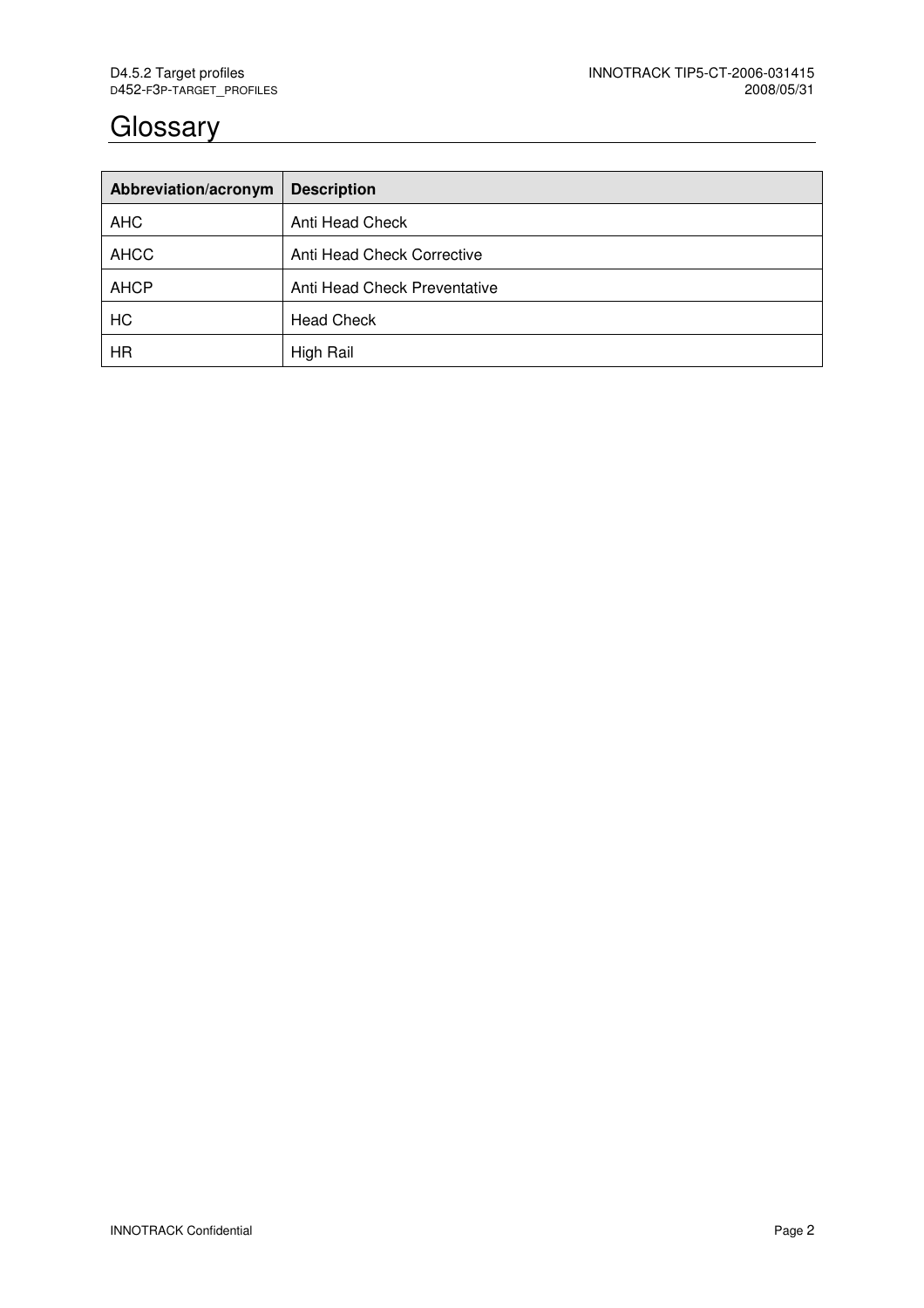# 1. Executive Summary

WP4.5 summarized first the present grinding strategies and specifications of the represented IMs (see deliverable D4.5.1). The second step was to collect all the target profiles for grinding work used by them and to compare their shape and application in order to prepare guidelines for an optimized use.

Besides the standard target profiles for grinding, which are usually the as-rolled profiles, specific profiles to combat gauge corner fatigue are applied. They are described in this document.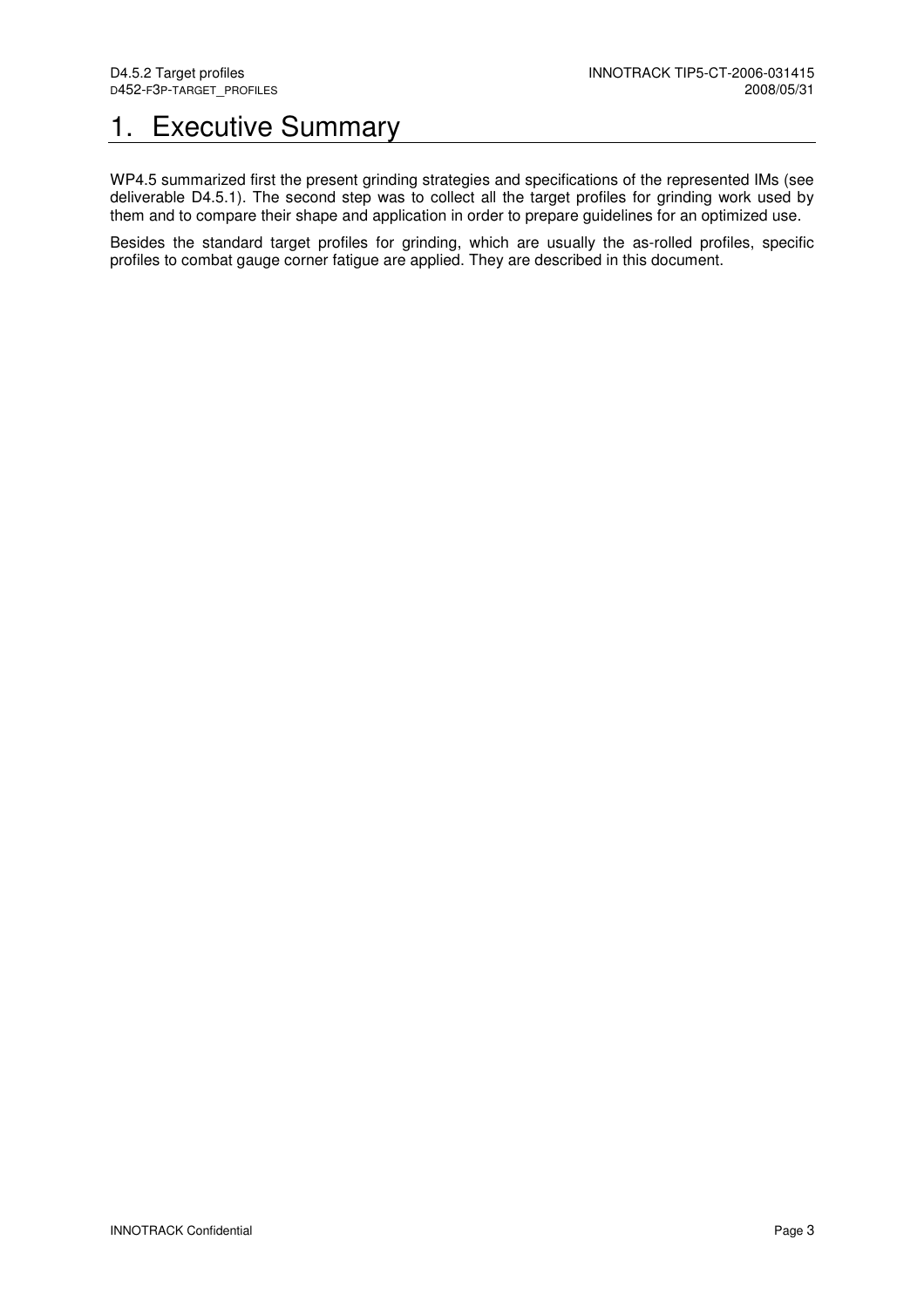# 2. Introduction

Four infrastructure managers participate in this work-group. Contributions from two of the remaining four IMs participating in the other work packages could be implemented. Further input came from two rail manufacturers and one rail grinding contractor. 24 different target profiles have been compared to each other. The collected target profiles are based on similar considerations (lowering contact stresses to reduce HC, low equivalent conicity et al.), however they vary depending on local/national conditions. The profiles have been classified as standard grinding profiles, profiles for specific purposes and anti head check profiles.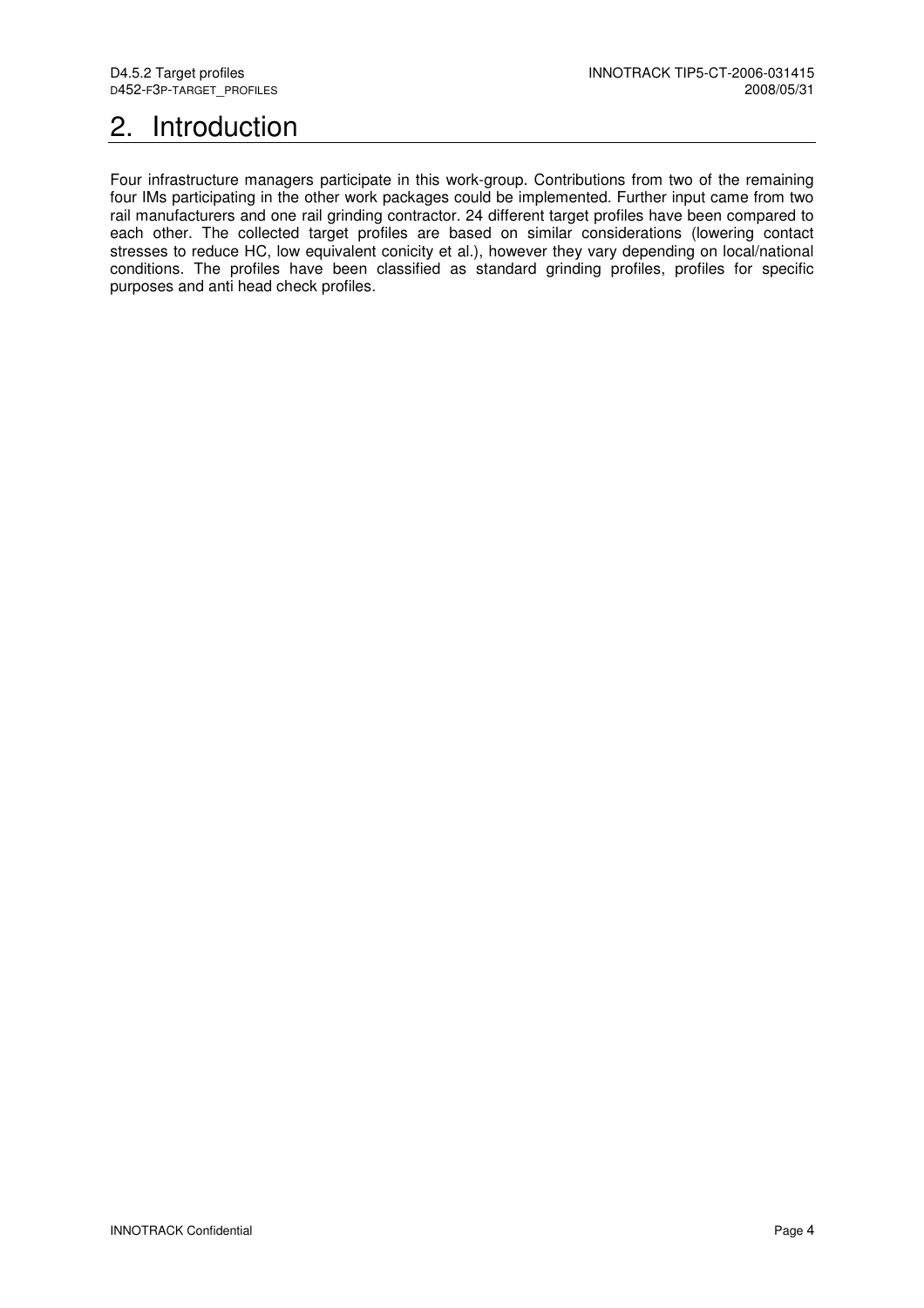## 3. Comparison of Target Profile for Anti-Headcheck Grinding

24 different target profiles for grinding have been collected. A detailed comparison one by one allowed classifying these profiles in several categories:

## 3.1 Standard grinding profiles

These profiles are specified when grinding to correct the longitudinal profile of the rails (e.g. elimination of short pitch corrugation and short waves). These profiles are identical to the profiles of the initial installed as-rolled profiles. The IMs represented in WP 4.5 use the following profiles with the inclination mentioned as well:

- SNCF 60E1 1:20
- DB AG 60E2 1:40
- ProRail  $54E11:40$

These profiles provide essentially the same contact conditions. A radial deviation of  $\pm$  0.2 mm could be assumed as neglible, since it is in the order of grinding tolerances. See for example the comparison of 60E1 1:20 with 60E2 1:40 in Figure 1 and Figure 2. The shift of the reference point only slightly affects the results.

The same profiles with a different inclination are also common. The Profile 60E2 is used by NR (Network Rail) with the higher inclination of 1:20. Banverket (Sweden) uses 60E1 and 50E3 profiles at 1:30, with the intention to apply generally 60E1 1:30 for all grinding work.

ÖBB (Austria) uses a modified 60E1 profile 1:40 as target for all grinding work (close to 60E2).

### 3.2 Specific grinding profiles

For special applications different target profiles are in use, such as asymmetric profiles to reduce lateral wear of high rails in sharp curves and gauge widening profiles to lower the equivalent conicity.

Banverket uses for the ore line ("Malmbanan") 2 specific profiles (MB 1, MB 3), which have been developed in order to accommodate hollow worn wheels.

ÖBB (Austria) has developed two specific - more convex - profiles (so-called "Ballige Schiene") to assure low equivalent conicity and reduce gauge corner fatigue simultaneously.

SNCF have specified different target profiles for grinding related to rail size (head width), basically they all provide the same contact conditions as the 60E1 1:20 and the related Anti-headcheck-profiles.

### 3.3 Anti-headcheck-profiles

In order to control RCF on the high rails in shallow curves five specific target profiles can be grouped together. They are characterized by specifically grinding more metal off the gauge corner in order to assure lower contact stresses:

- 54E1 AHC (ProRail)
- 60E2 –0.6 (DB AG); while the designation "-0.6" describes the undercutting of the initial profile at the gauge corner.
- 60E1 AHCC (SNCF); **A**nti **H**ead **C**heck Profile for **C**orrective purposes
- 60E1 AHCP (SNCF); **A**nti **H**ead **C**heck Profile for **P**reventative purposes
- HR1 (Network Rail)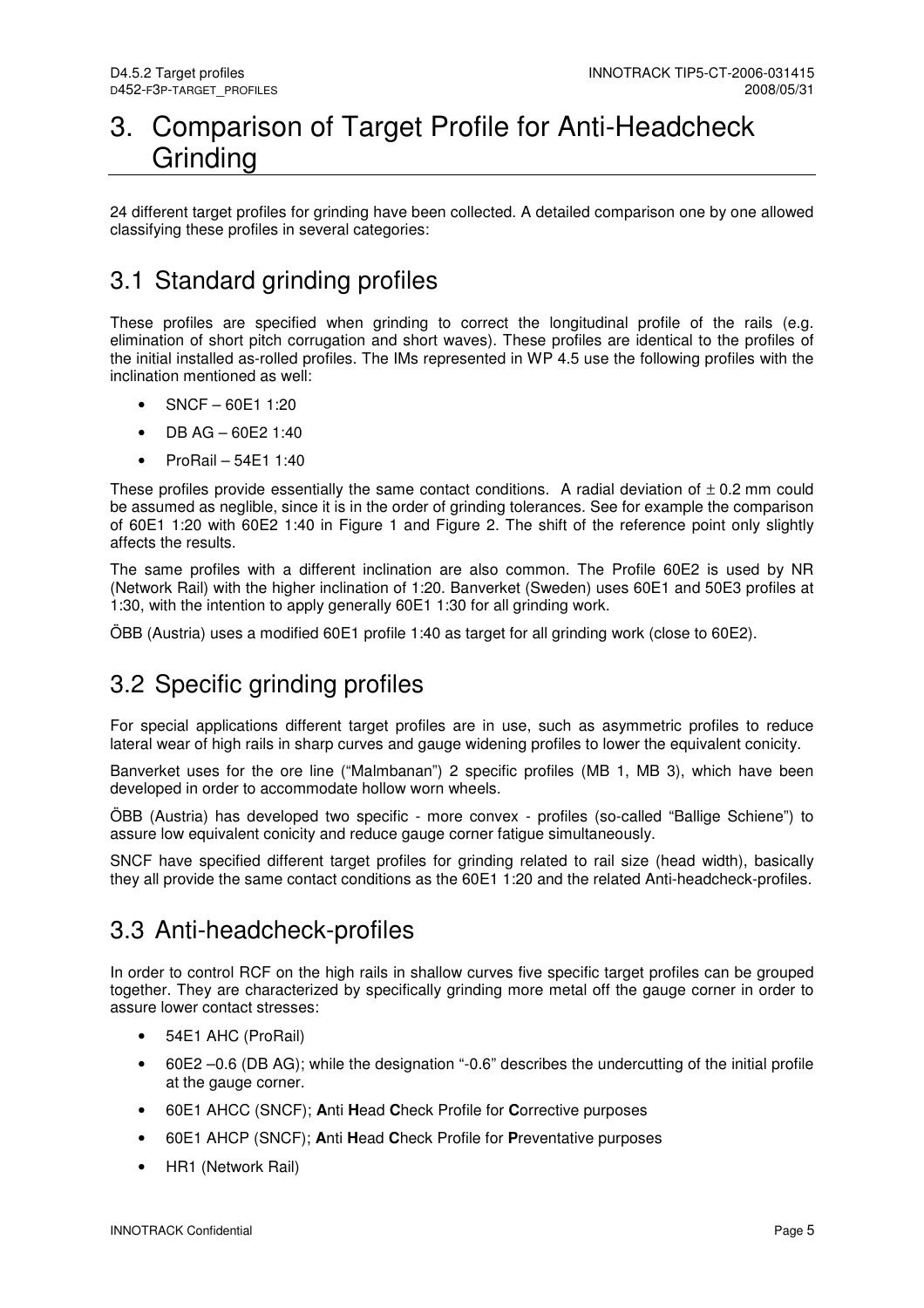The difference between the two Anti Head Check Profiles of SNCF is the more undercutting at the gauge shoulder for the corrective profile AHCC compared to the preventive profile AHCP (see also Figure 1 and Figure 2).



These profiles are applied in head check sensitive areas, usually on the high rails in curves.

**Figure 1: Profile comparison I – The reference profile is the 60E2 1:40 (No 7) and the reference points are the railhead centre 1.4321°- tangent & 14 mm below at gauge; The radial difference to the reference profile is given beneath.**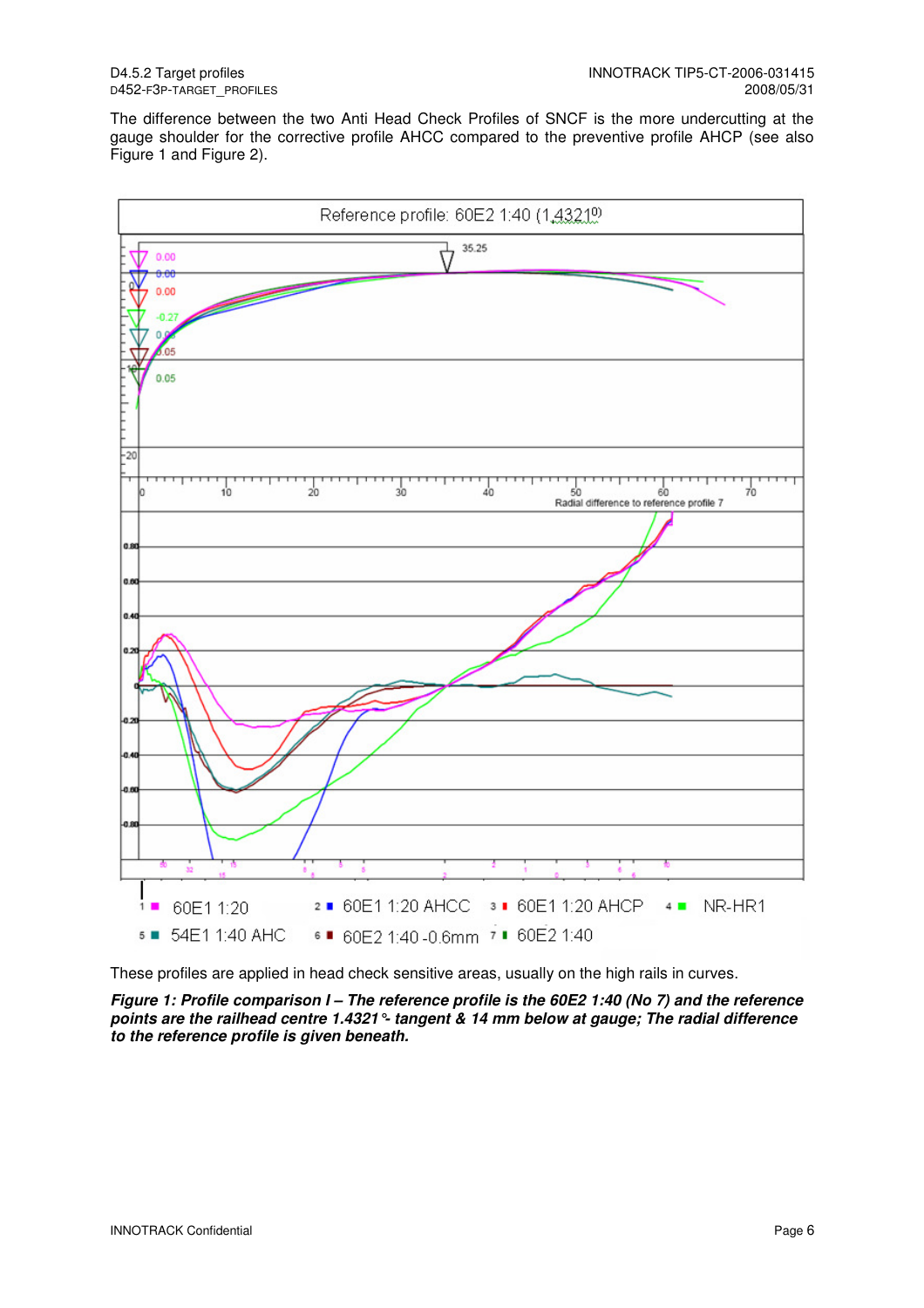

#### **Figure 2: Profile comparison II – The reference profile is the 60E2 1:40 (No 7) and the reference points are the railhead centre 0°- tangent & 14 mm below at gauge; The radial difference to the reference profile is given beneath.**

#### 3.3.1 Comparison Anti-headcheck-profiles to Standard profile

- The HR1 profile provides a consistently lower shape from the centre to gauge and a higher one from centre to field.
- The 60E1 AHCC profile has a distinguished lower zone at the gauge shoulder.
- The 60E1 AHCP profiles, the 54E1 AHC profiles and the 60E2 –0.6 have similar shapes at the gauge shoulder and corner, the latter two provide virtually identical contact conditions because of the differing head-width (Figure 1 and Figure 2).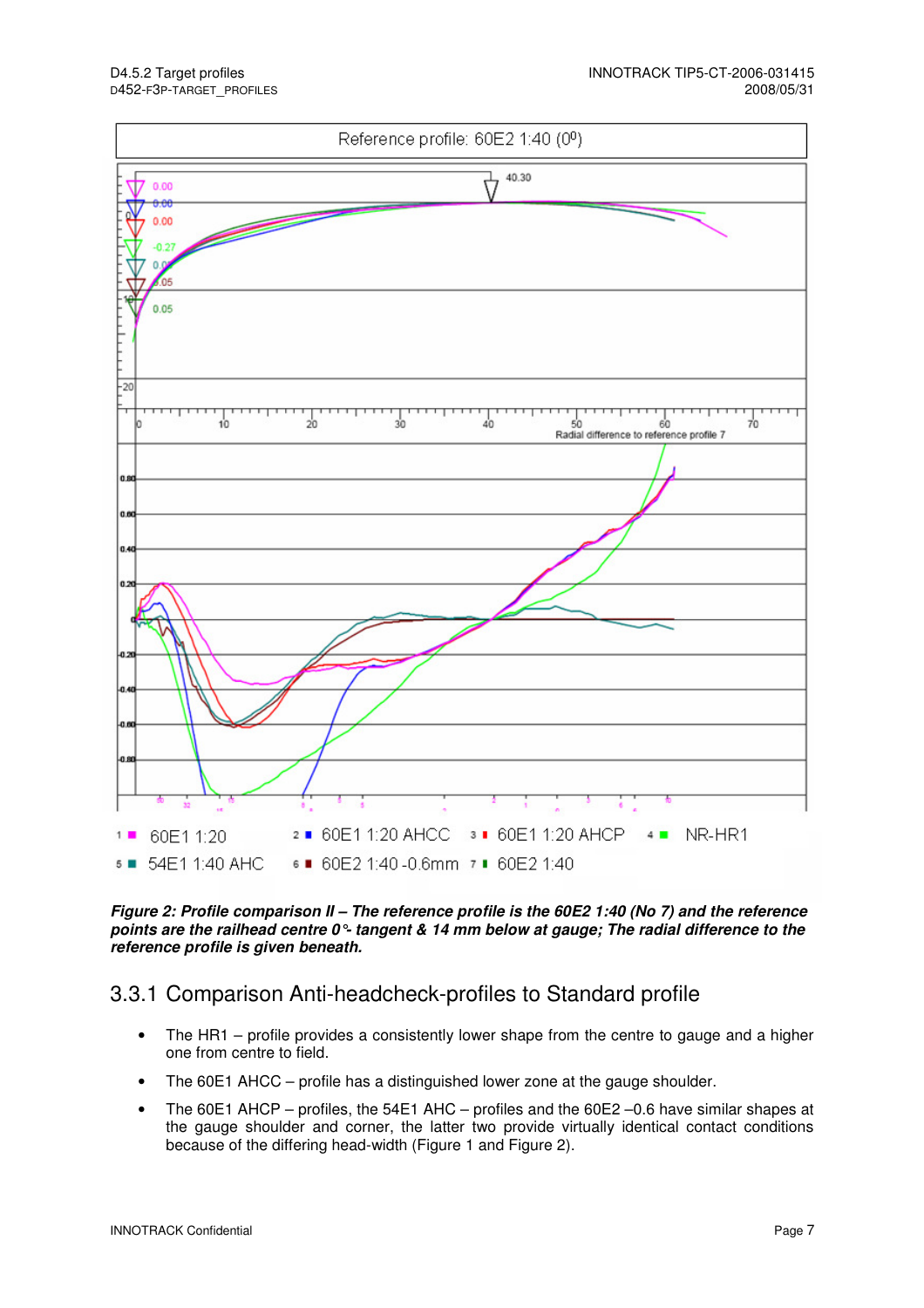#### 3.3.2 Grinding requirements

The profiles 54E1 AHC (ProRail), 60E1 AHCP (SNCF) and 60E2 –0.6 (DB AG) require a maximum of 0.6 mm metal removal at the gauge. These profiles combine moderate crack removal and moderate gauge corner relief in a way to minimize metal removal requirements. With heavy-duty grinders such work can be achieved in a one-pass regime, which would be ideal for cyclical maintenance grinding work.

The other profiles require more metal removal for the first application. If maintained in appropriate cycles, metal removal can be adjusted for a one-pass regime as well.